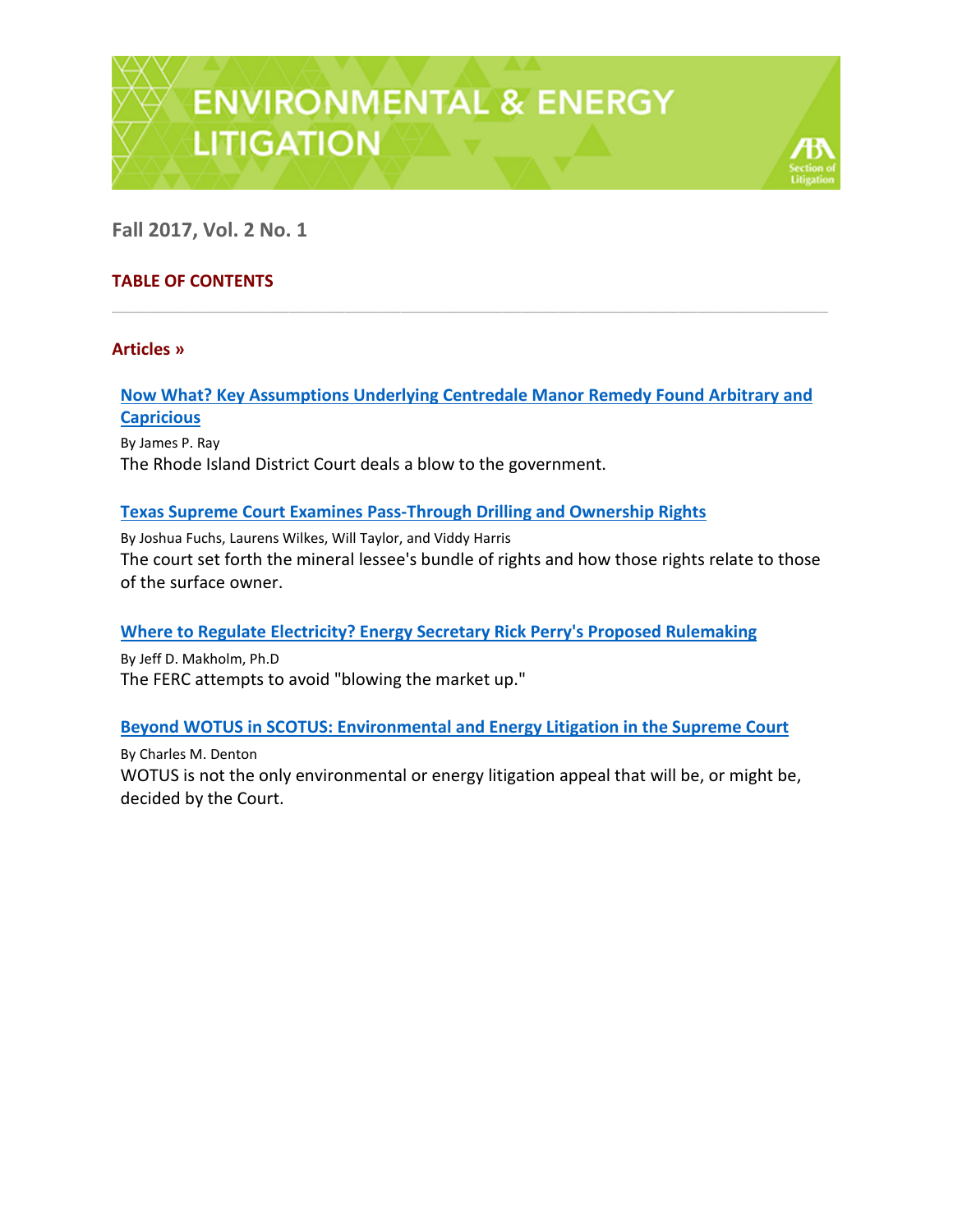# **ARTICLES**

# **Now What? Key Assumptions Underlying Centredale Manor Remedy Found Arbitrary and Capricious**

*By James P. Ray – November 17, 2017*

Dealing a blow to the government, Rhode Island District Court Chief Judge William E. Smith, in the second phase of the litigation over the Centredale Manor Superfund Site, found certain assumptions underlying the Environmental Protection Agency's (EPA) remedy to be arbitrary and capricious. (The decision in *Emhart Industries, Inc. v. New England Container Co.* is dated August 17, 2017. The United States filed a motion for reconsideration on October 4, 2017. As of the date of submission of this paper, the motion had not been fully briefed or decided.) Emhart Industries had challenged the selected remedy, estimated by the EPA to cost about \$104 million, after Emhart was found jointly and severally liable in Phase 1 of the proceedings. In its 108-page Phase 2 decision, the court left it to the EPA as to how to address the identified deficiencies. The government, in its motion for reconsideration, emphatically stated that it does not intend to take any further administrative deliberation or process on the remedy. Notwithstanding this apparent standoff, and the uncertainty that remains over the nature and cost of the remedy, Phase 3 of the litigation, involving Emhart's and the United States' claims against other potentially responsible parties, will commence shortly.

The Centredale Manor site consists of an approximately nine-acre peninsula, formerly occupied by a chemical manufacturing operation (a predecessor to Emhart) and a barrel-reclamation facility (New England Container Company, or NECC), and a roughly two-mile stretch of the adjacent Woonasquatucket River, related ponds, and their floodplains. (NECC settled with the United States shortly before the Phase 1 trial. The third party defendants in Phase 3 are mostly former customers of NECC alleged to have sent drums to NECC for reconditioning.)

The peninsula (referred to as the source area), river sediments, and floodplain soils are contaminated, largely with dioxin (more specifically, 2,3,7,8-TCDD). After many years of study and an administrative record of thousands of pages, the EPA published its record of decision (ROD) in 2012. The EPA selected a remedy that includes installing an impermeable (Resource Conservation and Recovery Act (RCRA)) cap on the peninsula and removing soil and sediments to as low as 15 parts per trillion for dioxin, which some have argued is indistinguishable from background levels. The most highly contaminated material would be shipped offsite for treatment (i.e., incineration), while the remaining excavated or dredged material, containing lesser amounts of dioxin, would be placed in an upland confined disposal facility (CDF). The EPA has not found a location for the CDF, a point raised by Emhart but ultimately found unpersuasive by the judge.

<sup>© 2017</sup> by the American Bar Association. Reproduced with permission. All rights reserved. This information or any portion thereof may not be copied or disseminated in any form or by any means or stored in an electronic database or retrieval system without the express written consent of the American Bar Association.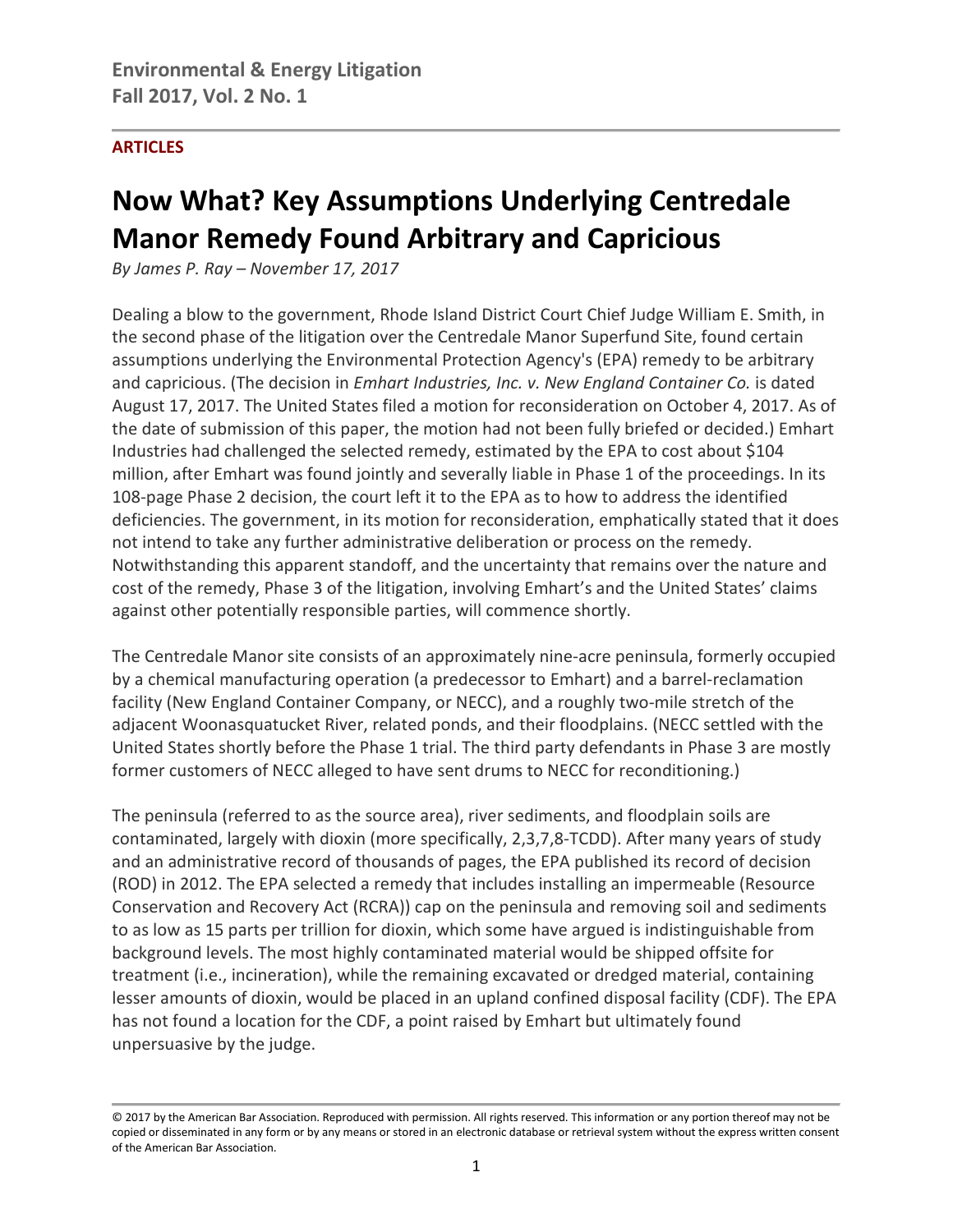# **Environmental & Energy Litigation Fall 2017, Vol. 2 No. 1**

In 2014, the EPA issued a unilateral administrative order (UAO) requiring Emhart to implement the selected remedy. Emhart refused to comply, arguing that it had "sufficient cause" for not complying based on its good-faith challenges to the selected remedy. The government sought penalties from Emhart for failure to comply with the order. The court rejected this request, stating the following: "given that Emhart has continuously objected to critical aspects of the remedial design that the Court has now found arbitrary [discussed below], and Emhart's previous participation in the cleanup process, the Court finds that Emhart's challenge to the UAO up to this point has been pursued in objective good faith." The court also refused to grant an injunction requiring Emhart to comply with the UAO.

Throughout the administrative process and continuing into the litigation, Emhart claimed that numerous aspects of the remedy-selection process were flawed. (In its motion for reconsideration, the United States stated "Emhart tried to prove more than 60 individual instances where EPA decisions were wrong.") Emhart's post-trial brief setting forth its arguments was 277 pages long, plus appendices. The government's post-trial brief was 352 pages long, followed by another 160 pages for Emhart's reply. In the end, the court found three aspects of the remedy selection to be flawed, holding that the EPA: (1) did not sufficiently support its decision to classify the groundwater under the peninsula as a potential source of drinking water (which classification was tied to the decision to require a RCRA cap); (2) incorrectly assumed that no largemouth bass were consumed from one of the downgradient ponds, thus arbitrarily increasing the potential risk from fish consumption; and (3) failed to justify its assumption about the amount of fish consumed from the ponds at the site, which assumption was a departure from relevant guidance relied on by the EPA.

Before addressing the merits of Emhart's challenges, the court had to deal with preliminary questions about what evidence and arguments it could consider. While judicial review under the Comprehensive Environmental Response, Compensation, and Liability Act (CERCLA) is generally limited to a review of evidence in the administrative record, the Centredale court heard expert testimony from both sides, given the highly technical nature of the subject matter involved. The focus of the court's review was still the administrative record, but the extrarecord evidence was used "as an aid to understanding the administrative record." Regarding the arguments the court could consider, that is generally limited to arguments presented during the notice and comment period. However, the court held that the EPA was required to justify "key assumptions" that were part of its analysis, whether or not a party previously commented on or objected to these assumptions. As such, if Emhart raised an argument for the first time during the litigation, the court held that Emhart had waived the argument unless it related to a key assumption made by the EPA.

Two such "key assumptions" related to factors that influenced the baseline human health risk assessment (BHHRA) that the EPA conducted for the site. During the notice-and-comment period, Emhart questioned the sufficiency of the BHHRA, but did not raise all of the specific

<sup>© 2017</sup> by the American Bar Association. Reproduced with permission. All rights reserved. This information or any portion thereof may not be copied or disseminated in any form or by any means or stored in an electronic database or retrieval system without the express written consent of the American Bar Association.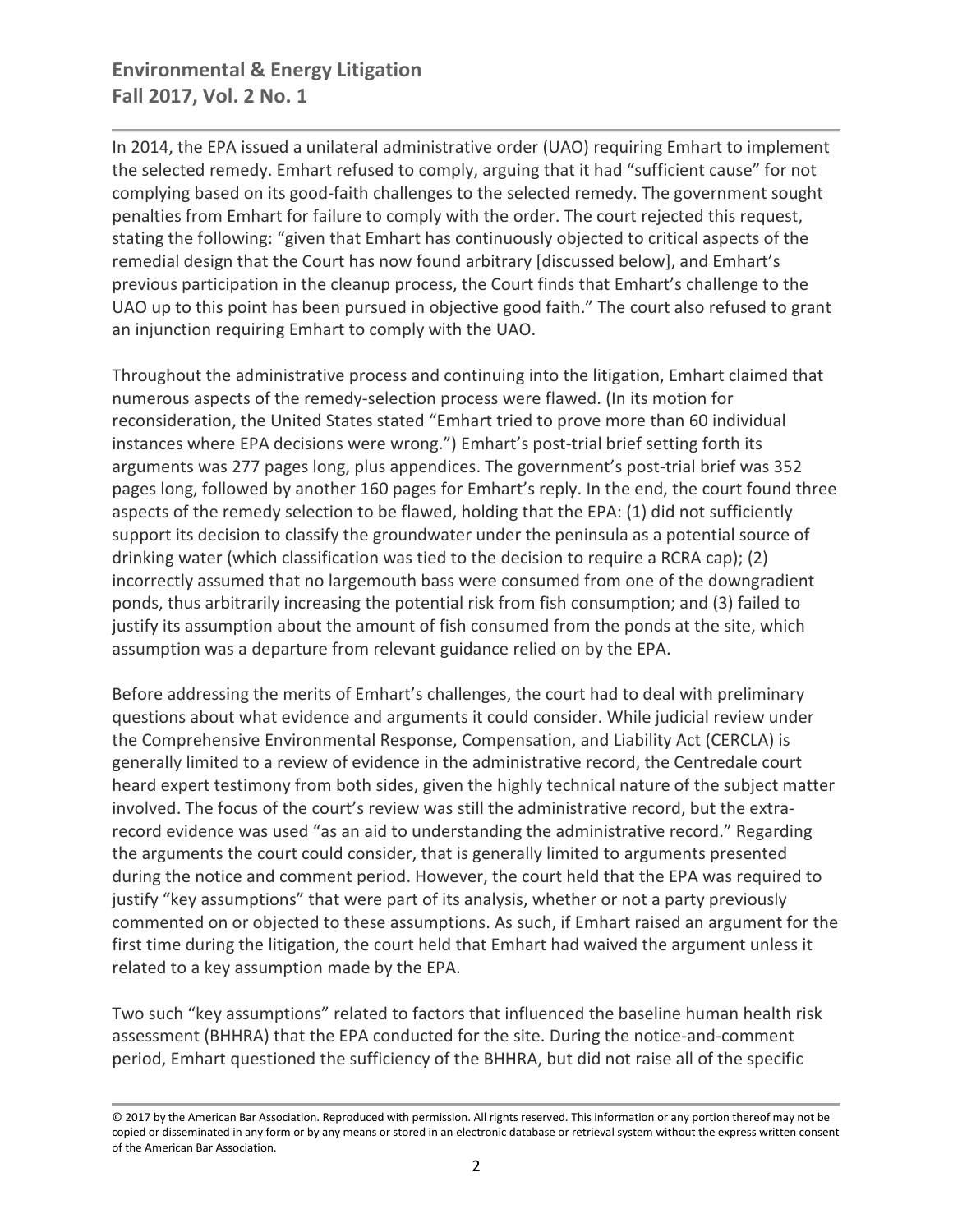# **Environmental & Energy Litigation Fall 2017, Vol. 2 No. 1**

issues it raised in the litigation. The court nonetheless considered all of these BHHRA-based challenges, given that "EPA has emphasized that the BHHRA was the primary driver of EPA's cleanup standards." Examples of these key assumptions included fish-consumption rates and levels of exposure to media throughout the site. (The EPA argues, in its motion for reconsideration, that changing these key assumptions as Emhart suggests will not materially affect the risk assessment and thus, the selected remedy.)

Of Emhart's numerous challenges to BHHRA assumptions, the judge found two persuasive. First, the EPA assumed that no largemouth bass were present in Allendale Pond, despite knowing that the sampling on which this assumption was based was not representative. The sampling had been done after a breach in the Allendale Dam, which likely resulted in largemouth bass being washed out of Allendale Pond into the downstream Lyman Mill Pond. The absence of largemouth bass affected the BHHRA. Contaminants concentrate more in fish organs than they do in the flesh, so consumption of whole bodies of certain species, such as eels and white suckers, will lead to higher contaminant exposure. (Emhart unsuccessfully challenged the EPA's assumption that people consume the whole bodies of white suckers.) However, risk assessors generally assume that people eat only the fillets of largemouth bass, which contain lower contaminant concentrations comparatively. Therefore, the failure to include any consumption of largemouth bass from Allendale Pond, which meant greater consumption of whole-body species, led to an arbitrary increase in projected risk.

The court also found fault in the EPA's estimate of the reasonable maximum consumption rate of fish from the site. In making this estimate, the EPA considered data from the Maine Angler Survey, a study of fish-consumption rates in Maine from 1992. The survey estimated the rate of fish consumption to be approximately 14 grams per day. However, for the Centredale site, the EPA assumed that the entire amount of fish consumption came from fish caught at the site. This assumption failed to account for fish caught at other locations or fish purchased for consumption, contrary to the data from the Maine Angler Survey. Given the EPA's lack of a justification in the record for this departure, the court found the fish-consumption rate arbitrary.

The court also took exception to the EPA's classification of groundwater beneath the source area as a potential source of drinking water. For years, Rhode Island classified the groundwater as unsuitable for use as a drinking-water source due to contamination not only from sourcearea activities but also from other sites along the river upgradient from the peninsula. The EPA's initial feasibility study reached a similar conclusion. The EPA changed its position in the ROD, changing the classification to Class II, which applies to current and potential sources of drinking water. This change in classification led to stricter cleanup goals for the groundwater and was part of the justification for requiring a RCRA cap at the source area.

<sup>© 2017</sup> by the American Bar Association. Reproduced with permission. All rights reserved. This information or any portion thereof may not be copied or disseminated in any form or by any means or stored in an electronic database or retrieval system without the express written consent of the American Bar Association.